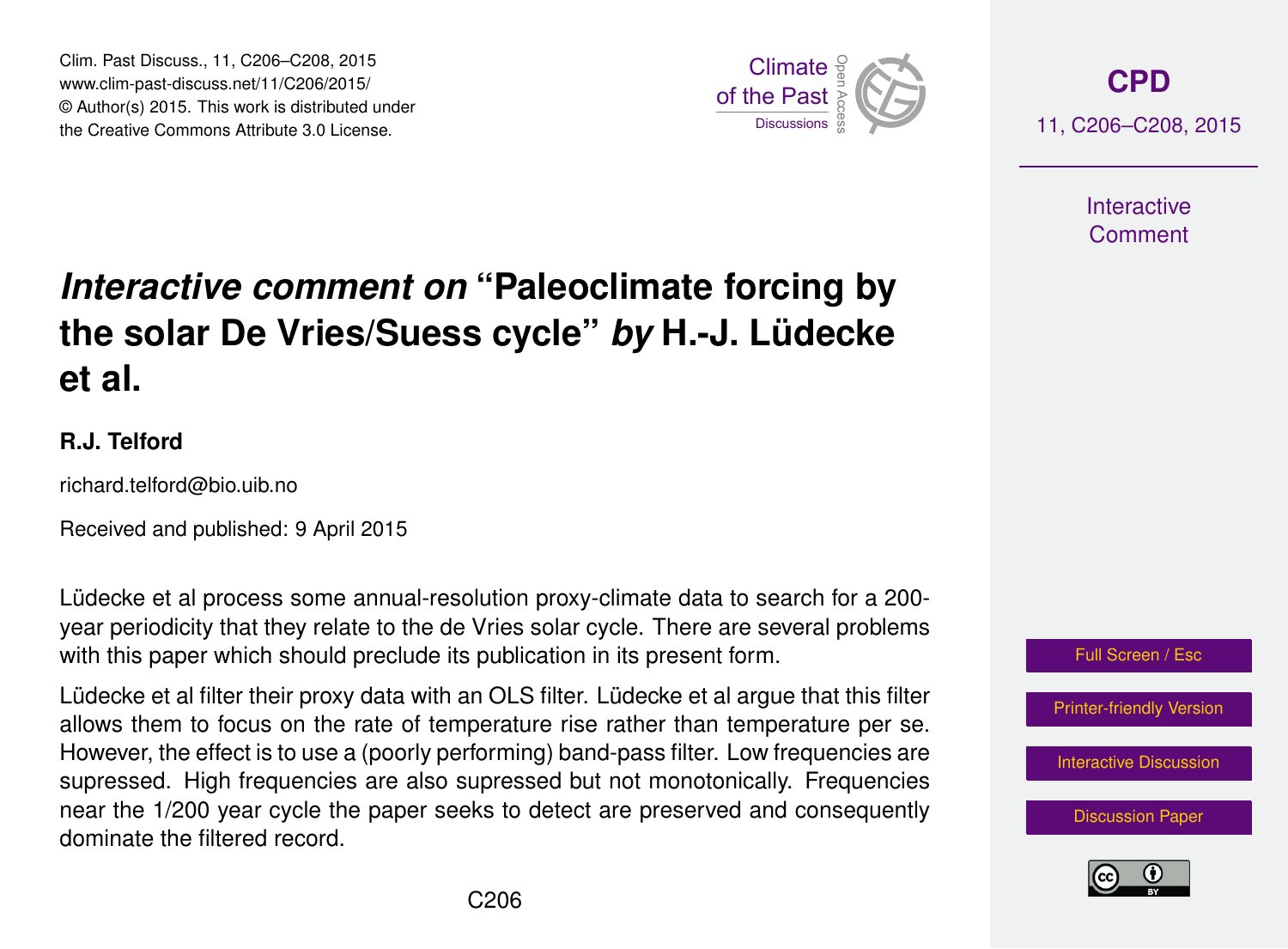The rationale for using this filter does not seem greatly persuasive, especially since the authors explain that the filtered record is just a phase shift from the original with the advantage that frequencies they do not wish to consider supressed. Even if the authors processed white noise, they would find apparent de Vries cycles fairly often with this filter.

Having introduced this curious filter, the authors proceed not to use it for several sections of the paper. This is probably a good thing given the characteristics of the filter, but is apt to confuse the reader.

With the raw data, Lüdecke et al find near 200-year cycles in all three temperature proxy records. However, the significance thresholds they use are pointwise. By testing multiple frequencies, there is a multiple testing problem, which will increase the risk of a Type I error.

Lüdecke et al assume that the 200-year cycles must be solar driven. Over the last millennium there has been a roughly 200-year cycle in volcanic activity which could also influence the proxies.

Lüdecke et al go on to show that the filtered records resemble sine waves. This is not really surprising as once the filter has removed frequencies longer and shorter than those the authors are interested in, all that will be left should resemble a sine wave. The authors run a Monte Carlo procedure to test if the resemblance between the filtered records and the fitted sine wave is better than by chance. Unfortunately this test is severely biased. Surrogate proxy records are first generated and filtered. Then the correlation between this filtered surrogate and the sine waves fitted to the filtered proxies is estimated and this null distribution compared with the correlation between the filtered proxies and the sine wave. This is inappropriate as the sine waves are optimised for the proxy – one would therefore expect them to have higher correlation. A fair test would be to compare the correlation between each filtered surrogate and a sine wave fitted to it with the observed correlation.

**[CPD](http://www.clim-past-discuss.net)**

11, C206–C208, 2015

**Interactive Comment** 

Full Screen / Esc

[Printer-friendly Version](http://www.clim-past-discuss.net/11/C206/2015/cpd-11-C206-2015-print.pdf)

[Interactive Discussion](http://www.clim-past-discuss.net/11/279/2015/cpd-11-279-2015-discussion.html)

[Discussion Paper](http://www.clim-past-discuss.net/11/279/2015/cpd-11-279-2015.pdf)